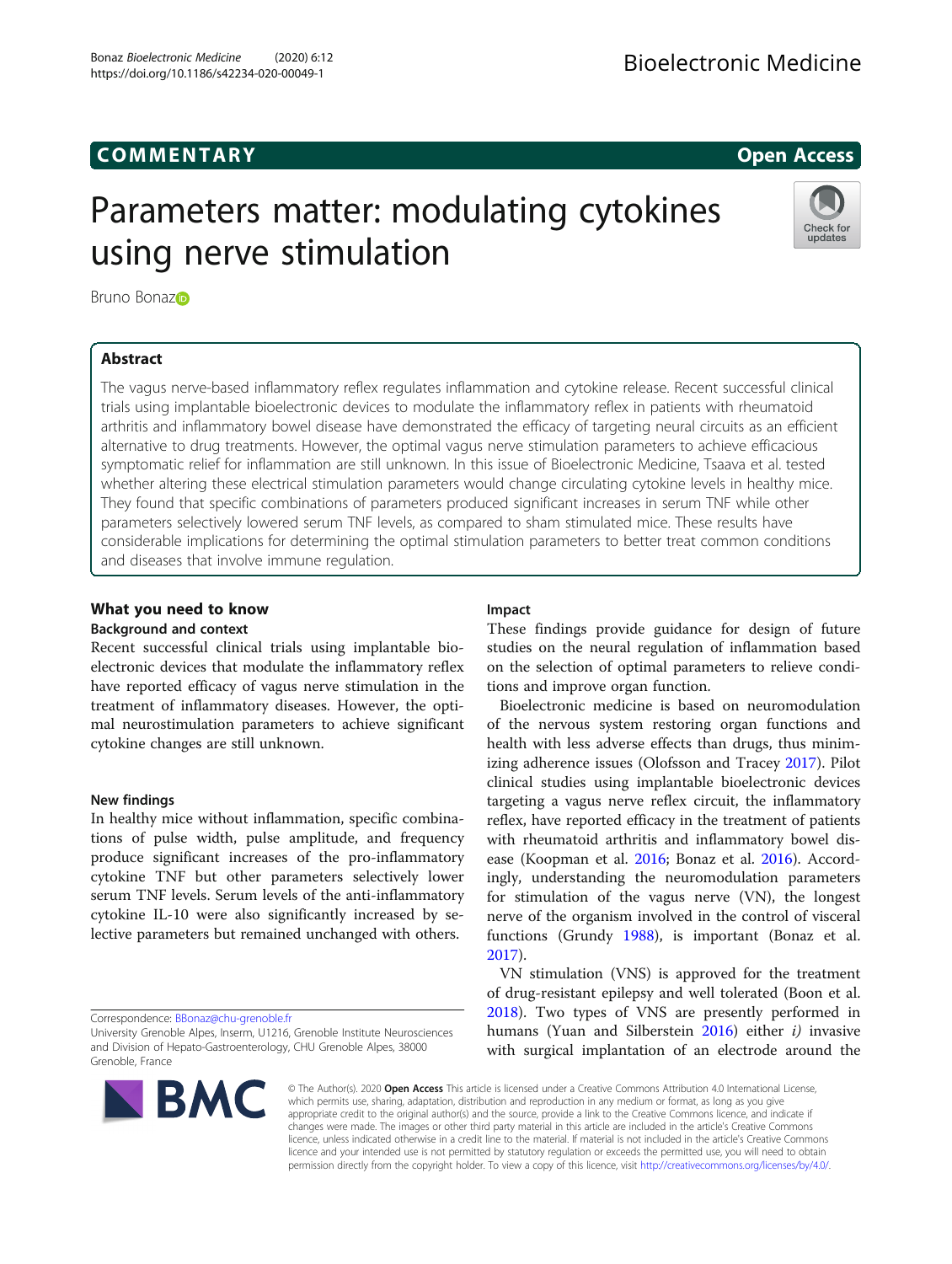left VN linked to a neurostimulator positioned under the collarbone or *ii*) non-invasive through transcutaneous cervical (on the path of the VN) or auricular stimulation, based on the innervation of the cymba conchae by the auricular branch of the VN (Peuker and Filler [2002](#page-2-0)). The classical parameters of VNS, output current, pulse width, pulse frequency, and duty cycle (i.e. ON/OFF time) determine the total amount of electrical energy delivered to the VN during treatment (Groves and Brown [2005](#page-2-0)). The current guidelines of invasive VNS in epilepsy are: output currents between 0.25 and 3.5 mA, pulse frequencies between 20 and 30 Hz, pulse width between  $250 \mu s$  to  $500 \mu s$ , standard duty cycle  $30 s$  ON/5 min OFF (Groves and Brown [2005\)](#page-2-0).

However, the optimal parameters of VNS to achieve efficacious inflammation-related symptomatic relief by recruiting the appropriate fibers within the VN are still unknown. In this context, Tsaava et al. ([2020](#page-2-0)), in a paper published in the present issue of Bioelectronic Medicine, tested whether altering the parameters of invasive VNS of the left cervical VN would change circulating cytokine levels of healthy mice in the absence of increased inflammation.

While VNS is able to decrease serum TNF in inflammatory conditions, its effect in normal conditions was previously unknown. Indeed, the VN mediates antiinflammatory actions through its afferents, activating the hypothalamic-pituitary adrenal axis to release antiinflammatory corticosteroids by the adrenal glands. Vagal efferents also have an anti-inflammatory role through the cholinergic anti-inflammatory pathway (CAP) (Borovikova et al. [2000\)](#page-2-0). The VN interacts with the sympathetic splenic nerve via the celiac ganglion to inhibit the release of TNF by splenic macrophages. This effect is mediated through the link of norepinephrine on β2-adrenergic receptors of splenic lymphocytes that release ACh that suppresses TNF release by macrophages through interaction with alpha7-nicotinic ACh receptors expressed on macrophages (Wang et al. [2003](#page-3-0); Rosas-Ballina et al. [2008](#page-2-0)). Together these studies provide a rationale for targeting neural circuits to regulate immune responses with potential therapeutic implications in the domain of TNF-mediated diseases, such as rheumatoid arthritis and inflammatory bowel disease (Crohn's disease and ulcerative colitis) as demonstrated successfully in pilot studies using VNS (Bonaz et al. [2016;](#page-2-0) Koopman et al. [2016](#page-2-0)). The sympathetic pathway, through the splanchnic nerves interacting with the spleen, has also shown anti-inflammatory effects and could be a target of bioelectronic medicine (Brinkman et al. [2019](#page-2-0)).

Tsaava et al. [\(2020](#page-2-0)) tested a set of electrical stimulation parameters and measured serum cytokine levels in healthy mice with the following stimulation parameters: 4 min duration, pulse width (50 μs, 250 μs), amplitude (50 μA,  $200 \mu A$ , and  $750 \mu A$ ), and frequency  $(30 \text{ Hz}, 100 \text{ Hz})$ . Sham operated mice underwent a similar surgery to expose the VN, but did not receive any electrical stimulation. Two hours after stimulation, blood samples were collected by cardiac puncture following euthanasia and serum was analyzed on multiplex cytokine immunoassay plates to quantify levels of IFN-γ, IL-1β, IL-2, IL-4, IL-5, IL-6, CXCL1, IL-10, IL-12p70, and TNF. They found that specific combinations of pulse width, pulse amplitude, and frequency produced significant increases of the proinflammatory cytokine TNF, while other parameters selectively lowered serum TNF levels, as compared to sham stimulated mice. Indeed, stimulation at the short pulse width 50  $\mu$ s at 30 or 100 Hz pulse and 200 or 750  $\mu$ A amplitude produced a significant decrease in TNF. When increasing the pulse width to 250 μs they observed a significant increase in serum TNF levels at 30 Hz and 750 μA, compared to sham mice, while stimulation with a pulse width of but not at 250 μs and 100 Hz. These data suggest that specific stimulation parameters can alter serum TNF in a bidirectional manner. In addition, serum IL-10 levels were significantly increased at 50 μs pulse width and 30 Hz at both the 50 μA and 750 μA amplitudes but remained unchanged at 50 μs pulse width and 100 Hz stimulation. A significant increase in IL-10 was also observed with the longer 250 μs pulse width at 750 μA amplitude for both the 30 Hz and 100 Hz frequencies and at 100 Hz with a 50 μA amplitude. Thus, specific parameters have a different effect on serum IL-10, compared to TNF. They also showed that VNS exert differential effects on the modulation of other cytokines such as serum levels of IL-6, which were increased across a wide range of stimulation parameters for both the short  $50 \mu s$  and long  $250 \mu s$ pulse widths. The authors conclude that VNS parameter selection is critically important for the modulation of cytokines via the cervical VN and that specific cytokines can be increased by electrical stimulation in the absence of inflammation.

The authors also showed that alteration of stimulation parameters resulted in differential effects on heart rate, with longer pulse width increasing the likelihood of recruiting cardiac innervating B-fibers in the mouse VN. Indeed, the right VN innervates the sinoatrial node, involved in the pacemaker function of the heart, whereas the left VN innervates the atrioventricular node, regulating the force of contraction of the heart muscle with less influence over heart rate. Prior work has shown that VNS of the right, compared to the left VN, caused a greater reduction in heart rate whereas stimulation of the left VN had no effect on heart rate (Woodbury and Woodbury [1990](#page-3-0)) so that, in experimental and clinical conditions VNS is classically performed on the left VN.

Importantly, these results argue that serum cytokines may be controlled by specific fiber sets and firing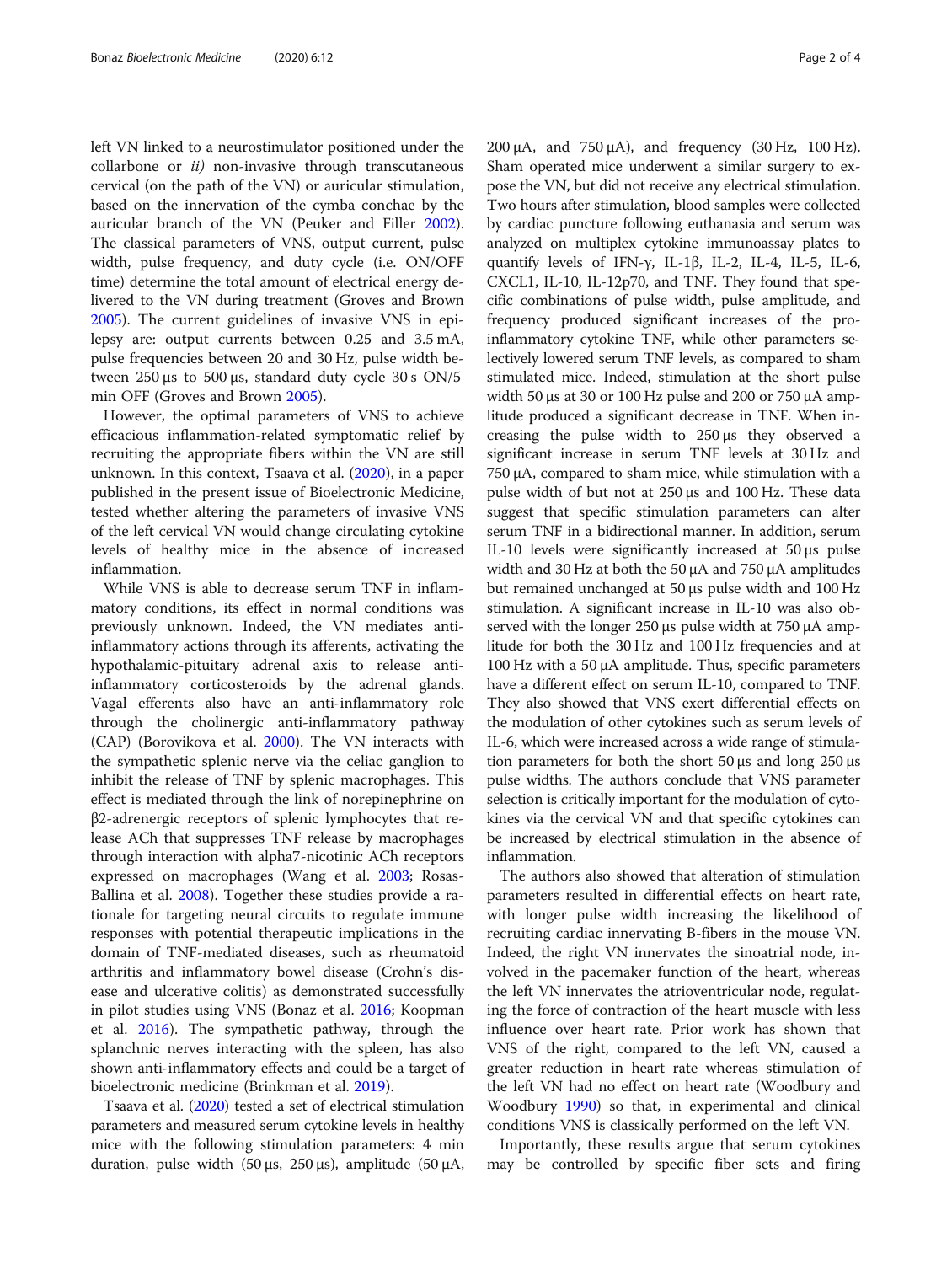<span id="page-2-0"></span>patterns. The specific VN fibers mediating the inflammatory reflex are not known. The VN contains A-, B-, and C-fibers, defined in accordance to their conduction velocity, which, in myelinated fibers, is proportional to their size (Erlanger and Gasser 1930). The most numerous fibers are the afferent C-fibers (65–80% in the cat) (Woodbury and Woodbury [1990](#page-3-0)). The types of fibers play different physiological roles: i) vagal A-fibers are the largest and myelinated fibers and carry afferent visceral information and motor input, ii) vagal B-fibers are small and myelinated fibers carrying parasympathetic input, and *iii*) vagal C-fibers are small and unmyelinated and carry afferent visceral information. Antiepileptic property of VNS was supposed to be related to vagal Cfibers, but their destruction did not alter VNS-induced seizure suppression in rats (Krahl et al. 2001) thus suggesting that seizure suppression results from activation of vagal A- and B-fibers.

Patients under VNS for epilepsy may experience improved seizure reduction by increasing the frequency and/or duty cycle of stimulation while VNS for heart failure is limited by the inability to activate the nerve fibers mediating therapeutic benefit without co-activation of side effect-inducing fibers (Musselman et al. 2019). However, vagal anti-inflammatory signaling is specific and dissociable from heart rate regulation (Huston et al. 2007). The dissociability and lower activation threshold of vagal anti-inflammatory signaling indicate that A fibers, which have the lowest activation threshold, do not seem to participate in heart rate regulation but may fulfill the role of CAP fibers.

The results of Tsaava et al. (2020) indicate that the refinement of VNS parameters is important in the neuromodulation of immunological responses mediated through vagal signaling. This is the first demonstration that specific stimulation parameters can be used to increase serum TNF and IL-10 levels. However, this study was performed in healthy animals and it will be interesting to assess whether these data can be extrapolated to disease conditions. Other experimental studies are warranted in inflammatory conditions before translating them to humans, with different inflammatory pathologies in particular. In the near future, the development of bioelectronic devices should be integrated with optimal stimulation parameters to better treat specific conditions and diseases.

#### Abbreviations

Ach: Acetylcholine; CAP: Cholinergic anti-inflammatory pathway; CXCL1: Chemokine (C-X-C motif) ligand 1; IFN: Interferon; IL: Interleukin; TNF: Tumor necrosis factor; VN: Vagus nerve; VNS: Vagus nerve stimulation

#### Acknowledgements

Not applicable.

#### Authors' contributions

I did all the writing of this comment. The author read and approved the final manuscript.

#### Funding

#### No funding for this commentary.

#### Availability of data and materials

Not applicable.

Ethics approval and consent to participate Not applicable.

#### Consent for publication

I consent for publication.

#### Competing interests

I have no competing interest for this commentary.

### Received: 1 April 2020 Accepted: 23 April 2020 Published online: 26 June 2020

#### References

- Bonaz B, Sinniger S, Pellissier S. The Vagus nerve in the Neuro-immune Axis: implications in the pathology of the gastrointestinal tract. Front Immunol. 2017;8:1452.
- Bonaz B, Sinniger V, Hoffmann D, Clarençon D, Mathieu N, Dantzer C, Vercueil L, Picq C, Trocmé C, Faure P, Cracowski JL, Pellissier S. Chronic vagus nerve stimulation in Crohn's disease: a 6-month follow-up pilot study. Neurogastroenterol Motil. 2016;28(6):948–53.
- Boon P, De Cock E, Mertens A, Trinka E. Neurostimulation for drug-resistant epilepsy: a systematic review of clinical evidence for efficacy, safety, contraindications and predictors for response. Curr Opin Neurol. 2018;31(2):198–210.
- Borovikova LV, Ivanova S, Zhang M, Yang H, Botchkina GI, Watkins LR, Wang H, Abumrad N, Eaton JW, Tracey KJ. Vagus nerve stimulation attenuates the systemic inflammatory response to endotoxin. Nature. 2000;405(6785):458–62.
- Brinkman DJ, Ten Hove AS, Vervoordeldonk MJ, Luyer MD, de Jonge WJ. Neuroimmune Interactions in the Gut and Their Significance for Intestinal Immunity. Cells. 2019;8(7).
- Erlanger J, Gasser ILS. The action potential in fibers of slow conduction in spinal roots and somatic nerves. Am J Physiol. 1930;92:43–81.
- Groves DA, Brown VJ. Vagal nerve stimulation: a review of its applications and potential mechanisms that mediate its clinical effects. Neurosci Biobehav. 2005;29(3):493–500.
- Grundy D. Vagal control of gastrointestinal function. Baillieres Clin Gastroenterol. 1988;2(1):23–43.
- Huston JM, Gallowitsch-Puerta M, Ochani M, Ochani K, Yuan R, Rosas-Ballina M, Ashok M, Goldstein RS, Chavan SS, Pavlov VA, Metz CN, Yang H, Czura CJ, Wang H, Tracey KJ. Transcutaneous vagus nerve stimulation reduces serum high mobility group box 1 levels and improves survival in murine sepsis. Crit Care Med. 2007;35:2762–8.
- Koopman FA, Chavan SS, Miljko S, Grazio S, Sokolovic S, Schuurman PR, Mehta AD, Levine YA, Faltys M, Zitnik R, Tracey KJ, Tak PP. Vagus nerve stimulation inhibits cytokine production and attenuates disease severity in rheumatoid arthritis. Proc Natl Acad Sci U S A. 2016;113:8284–9.
- Krahl SE, Senanayake SS, Handforth A. Destruction of peripheral C-fibers does not alter subsequent vagus nerve stimulation-induced seizure suppression in rats. Epilepsia. 2001;42:586–9.
- Musselman ED, Pelot NA, Grill WM. Empirically based guideline for selecting vagus nerve stimulation parameters in epilepsy and heart failure. Cold Spring Harb Perspect Med. 2019;9(7).
- Olofsson PS, Tracey KJ. Bioelectronic medicine: technology targeting molecular mechanisms for therapy. J Intern Med. 2017;282(1):3–4.
- Peuker ET, Filler TJ. The nerve supply of the human auricle. Clin Anat. 2002;15(1):35–7. Rosas-Ballina M, Ochani M, Parrish WR, Ochani K, Harris YT, Huston JM, Chavan S,
- Tracey KJ. Splenic nerve is required for cholinergic antiinflammatory pathway control of TNF in endotoxemia. Proc Natl Acad Sci U S A. 2008;105(31):11008–13.
- Tsaava T, Datta-Chaudhuri T, Addorisio ME, Masi EB, Silverman HA, Newman JE, Imperato GH, Bouton CE, Tracey KJ, Chavan SS, Chang EH. Specific vagus nerve stimulation parameters alter serum cytokine levels in the absence of inflammation. Bioelectron Med. 2020; (accepted for publication).